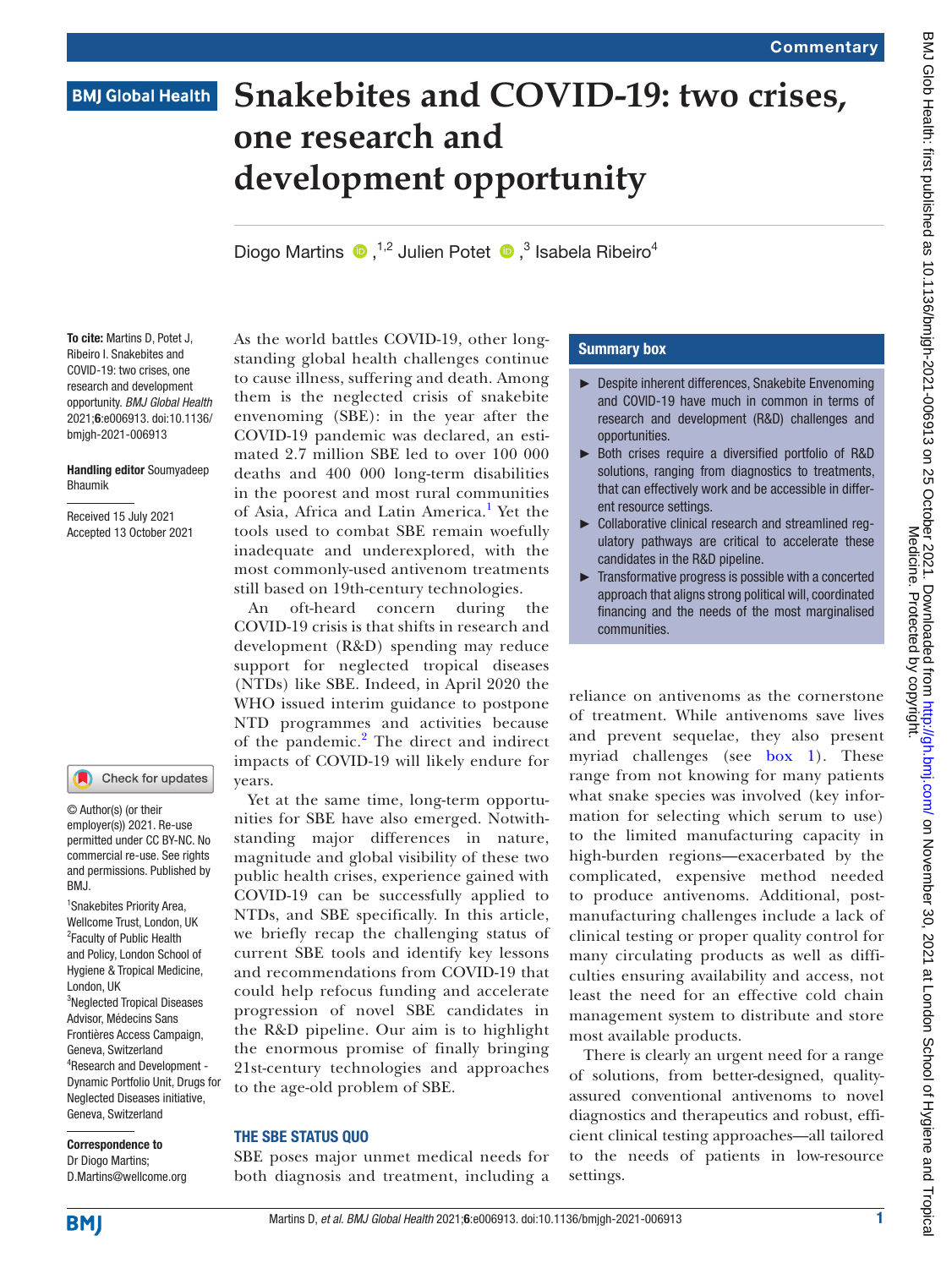# BMJ Global Health

## Box 1 Challenges with using antivenoms in snakebite envenoming treatment

- <span id="page-1-0"></span>► Still uses early 1900's complex production process that cannot be fully standardised (isolation from hyperimmune plasma of immunised animals, usually horses). Technical innovations such as IgG and (Fab')2 purification have been introduced but not uniformly adopted across manufacturers.<sup>[11](#page-3-6)</sup>
- ► Usually specific for one or few snake species, but products are often used in settings where they do not target all medically important species.
- ► Unknown efficacy and safety profiles for many products, few of which have been evaluated in robust clinical trials.<sup>[7](#page-3-5)</sup>
- ► Insufficient quality control based on WHO guidelines, leading to many ineffective products in circulation.<sup>1</sup>
- Supply shortages that lead to severely limited access, especially in sub-Saharan Africa.<sup>[1](#page-2-0)</sup>
- High prices, leading to potentially catastrophic cost when victims need to pay out of pocket. $12$

#### KEY COVID-19 LESSONS FOR CLOSING THE SBE R&D GAP Need for a robust portfolio of candidate products

COVID-19 and SBE management and control each require a wide variety of tools, and therefore an R&D pipeline with candidates based on a variety of strategies—since inevitably some products will fail. As of December 2020, the global pipeline for COVID-19 candidates contained over 1000 potential new vaccines, therapeutics and diagnostics.<sup>[3](#page-3-1)</sup> Although we lack a complete picture of the SBE product pipeline, recent data indicate that half of R&D funding between 2007 and 2018 focused on basic research, with the remaining minimal, fluctuating resources divided across biologics, drugs and, to a very limited extent, drugs and diagnostics.

The result is that, despite their limitations, antivenoms remain the only tool available in low-resource settings, while promising next-generation therapeutic and

diagnostic approaches based on newer strategies languish in the pipeline (see [table](#page-1-1) 1).

# Impact of innovative pathways for research and regulatory approval

Innovating clinical research and streamlining regulatory approaches have been crucial to accelerating the progress of COVID-19 candidate products. Some of the most successful COVID-19 clinical trials, designed to produce definitive, actionable results, have been large, multisite, multicountry and/or consortium-based trials using a platform-based approach to facilitate integra-tion and standardisation<sup>[5](#page-3-3)</sup>-for example, the UK-based Recovery trial of treatment for hospitalised patients.<sup>[6](#page-3-4)</sup> In many cases, regulatory pathways were also streamlined and fast-tracked without compromising the robustness of the respective assessments. Given the scarcity of rigorous clinical studies on efficacy or safety of antivenoms,<sup>[7](#page-3-5)</sup> similar collaborative approaches will be essential to efficiently advance appropriate products through the R&D pipeline and ensure accelerated review and approval.

## Importance of diversified financing and incentives for R&D

The year 2020 has shown dramatically that with enough resources, focus and political will, significant improvements are possible far faster than with 'business-as-usual' approaches. While there are no precise numbers for worldwide spending on COVID-19 R&D in 2020, overall R&D spending in biopharma increased 23% (to US\$44 billion) from 2019, much of which was on the new disease. Over US\$9 billion in funding announcements had been made across public, philanthropic and industry partners to support candidate products as of October 2020.<sup>3</sup> One year into the pandemic, several highly effective vaccines and many diagnostic products had already received market authorisation.

In contrast, between 2007 and 2018 global funding for SBE research totalled only US\$57 million (a mean annual

<span id="page-1-1"></span>

| Examples of promising products in the R&D pipeline for SBE<br>Table 1 |                                                                     |                                                                                                                                                                                                                                                                     |
|-----------------------------------------------------------------------|---------------------------------------------------------------------|---------------------------------------------------------------------------------------------------------------------------------------------------------------------------------------------------------------------------------------------------------------------|
| <b>Product categories</b>                                             | <b>Mechanism of action</b>                                          | Description and potential use                                                                                                                                                                                                                                       |
| Small-molecule inhibitors <sup>13</sup>                               | Inhibition of venom phospholipase A2<br>(sPLA <sub>2</sub> ) enzyme | Promising rapid treatment for venom-induced neurotoxicity and<br>cytotoxicity<br>Can be administered quickly, before patient accesses injectable<br>antivenoms, or as adjuvant treatment<br>Neutralisation of broad spectrum of venoms                              |
|                                                                       | Inhibition of venom metalloproteases                                | Inhibits haemorrhagic activity of venoms<br>Acceptable safety profile for use as anticancer drug due to<br>antiangiogenesis properties                                                                                                                              |
| Monoclonal antibodies<br>(mAbs) <sup>14</sup>                         | Neutralisation of venom                                             | Neutralisation of key toxins from different snake species by binding<br>to conserved epitopes<br>Creation of region-specific cocktails of a few antibodies tailored to<br>local snake distribution<br>Reduced risk of anaphylactic shock with use of humanised mAbs |
| Rapid diagnostic tests <sup>15</sup>                                  | Venom-identification kits                                           | Earlier diagnosis of systemic envenomations<br>Improved identification of offending snake species<br>More rational use of antivenoms                                                                                                                                |

R&D, research and development; SBE, snakebite envenoming.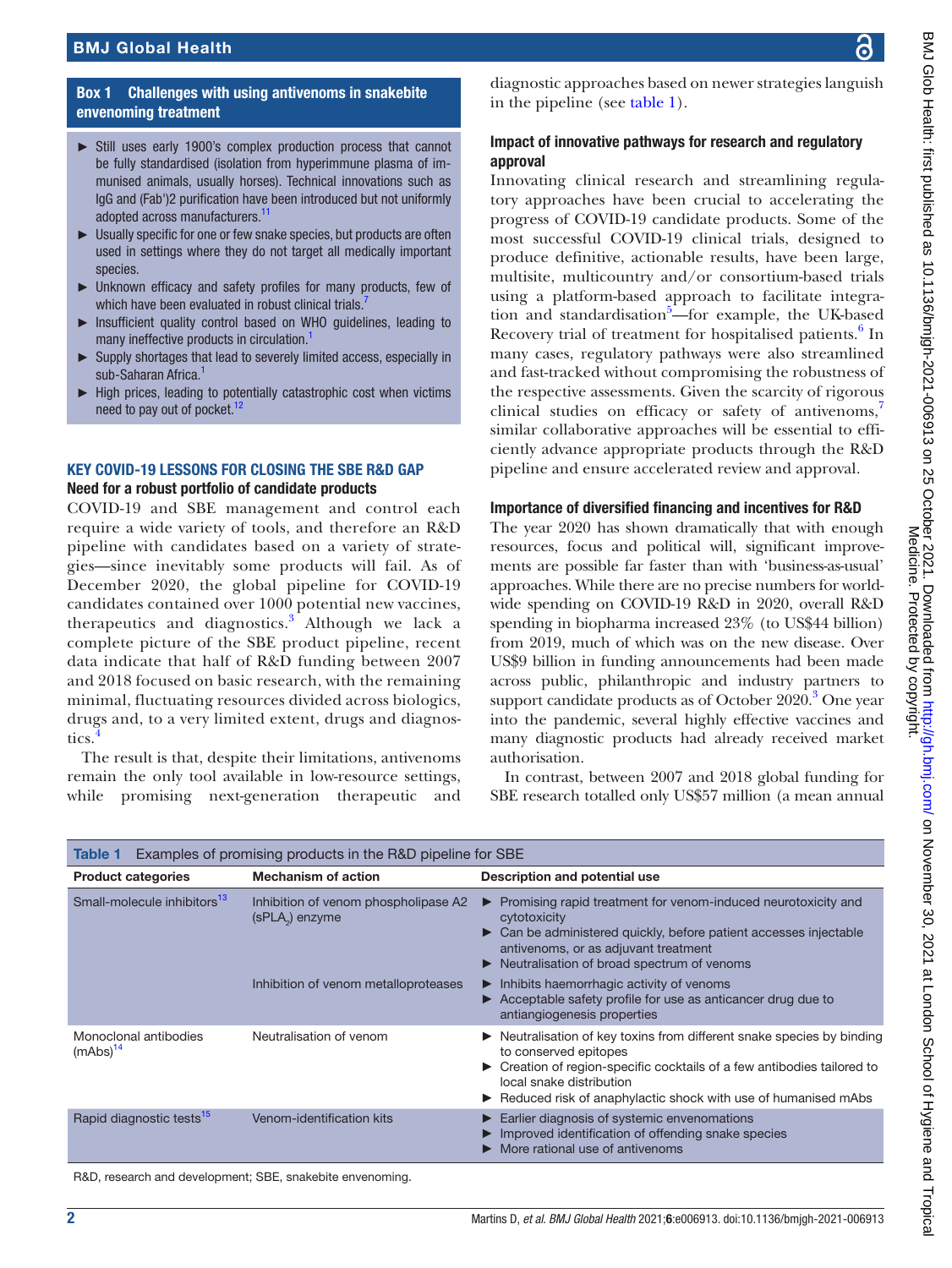investment of less than 5 million).<sup>4</sup> According to the latest G-Finder report, funding for snakebite-related R&D totalled US\$10.29 million in 2019, equivalent to only 0.3% of all R&D investment in neglected diseases<sup>[8](#page-3-11)</sup>-although still, an increase of over 60% (US\$3.7 m) from 2018. Much of this growth came from the UK, which provided three-quarters of all SBE global funding in 2019. Industry funding also doubled. Together, these increases drove a near-fourfold rise in funding for snakebite biologics (up US\$ 5.4 million). Still, the total R&D investment remains quite small and is currently in extreme jeopardy since the UK, as the main investor, recently announced funding cuts effective in mid-2021 of up to 90% for many NTD programmes,<sup>9</sup> decreases which will severely impact ongoing SBE projects. More broadly, this chronic underfunding has slowed progress in R&D for new technologies and has limited development of solutions to ensure that safe, effective and accessible products reach the markets where they are most needed.

# Imperative to address inequities and priorities from resourcelimited settings

Despite the massive budgets and innovation driving COVID-19 product development, a huge imbalance remains in mid-2021 between high-income and low-income countries in availability of these tools, especially highly effective vaccines—and consequently in the severity of the pandemic. Most funding so far has strongly prioritised the needs of wealthy countries, and decisions have been made largely by people in and from these settings. Furthermore, though many innovations have been driven by public funding and/or public-interest research institutions, there are presently only very limited requirements known for transparency on R&D and manufacturing costs, or contractual requirements for equitable access. Since populations in poorer countries bear the overwhelming burden of SBE, it is crucial that R&D priorities are driven by their needs and decision-makers, and that investments include robust guarantees for access, potentially including transfer of manufacturing technologies and build-up of production capacity in high-burden regions.

# **CONCLUSIONS**

The past year has demonstrated extraordinary global capacity for R&D mobilisation. Meanwhile, for both COVID-19 and SBE, there have been few solutions and relatively little funding for the health priorities of lowresource settings.

Still, successes with COVID-19 reveal tremendous opportunities to catalyse investments and close the R&D gap for snakebite. Reviving R&D for SBE must involve:

- A global R&D strategy which considers an endto-end approach, from basic research to strategies for remote, marginalised communities to access successful products.
- Development of clinical trial platforms or networks to facilitate standardisation of methodologies,

integration of results, and rapid assessment of new tools for SBE management.

- Streamlining regulatory pathways to facilitate R&D, encourage innovation and speed the approval of new products given the extreme, longstanding neglect of SBE.
- ► A coordinated investment strategy which capitalises on available public funding and leverages greater commitment from the private sector, including biotech firms. It should clearly link R&D objectives with financial incentives that promote both innovation and equitable access to SBE interventions.

High-burden regions must be at the centre of R&D agendas, an obligation underpinning these recommendations.

A post-pandemic world may appear distant for most NTD-affected countries, given the enormous gaps in their access to new products that are gradually controlling the pandemic in high-income regions. But as NTD programmes resume the research community must harness newlygained knowledge, partnerships and collaborative approaches to accelerate progress towards the ambitious 2030 NTD targets<sup>[1 10](#page-2-0)</sup> and the reduction of health inequities. Each of these components will become increasingly important for success in achieving the WHO goal of reducing death and disability from SBE by 50% within a decade. That time approaches. We must stand ready to challenge the status quo and deliver transformational change.

Twitter Diogo Martins [@dcorreiamartins](https://twitter.com/dcorreiamartins)

Acknowledgements We thank Julie Archer (DNDi), Rob Hooft (independent consultant) and Nick Cammack (Wellcome Trust) for the helpful contributions to this commentary, and Zoe Fanning (MSF) for the editorial assistance.

Contributors All authors conceptualised the main argument of the paper, with input from Patricia Kahn (MSF-USA, New York). DM wrote the initial outline, IR the initial draft. All authors provided technical feedback and edits, approved the final manuscript, and were responsible for the decision to submit for publication. PK provided ongoing editorial support.

Funding The authors have not declared a specific grant for this research from any funding agency in the public, commercial or not-for-profit sectors.

Competing interests None declared.

Patient consent for publication Not applicable.

Provenance and peer review Not commissioned; externally peer reviewed.

Data availability statement This paper does not report any original data. It is based solely on data reported publicly in the citations listed.

Open access This is an open access article distributed in accordance with the Creative Commons Attribution Non Commercial (CC BY-NC 4.0) license, which permits others to distribute, remix, adapt, build upon this work non-commercially, and license their derivative works on different terms, provided the original work is properly cited, appropriate credit is given, any changes made indicated, and the use is non-commercial. See:<http://creativecommons.org/licenses/by-nc/4.0/>.

## ORCID iDs

Diogo Martins <http://orcid.org/0000-0002-9795-0787> Julien Potet<http://orcid.org/0000-0001-9974-7195>

# **REFERENCES**

<span id="page-2-0"></span>1 Williams DJ, Faiz MA, Abela-Ridder B, *et al*. Strategy for a globally coordinated response to a priority neglected tropical disease: snakebite envenoming. *[PLoS Negl Trop Dis](http://dx.doi.org/10.1371/journal.pntd.0007059)* 2019;13:e0007059–14.